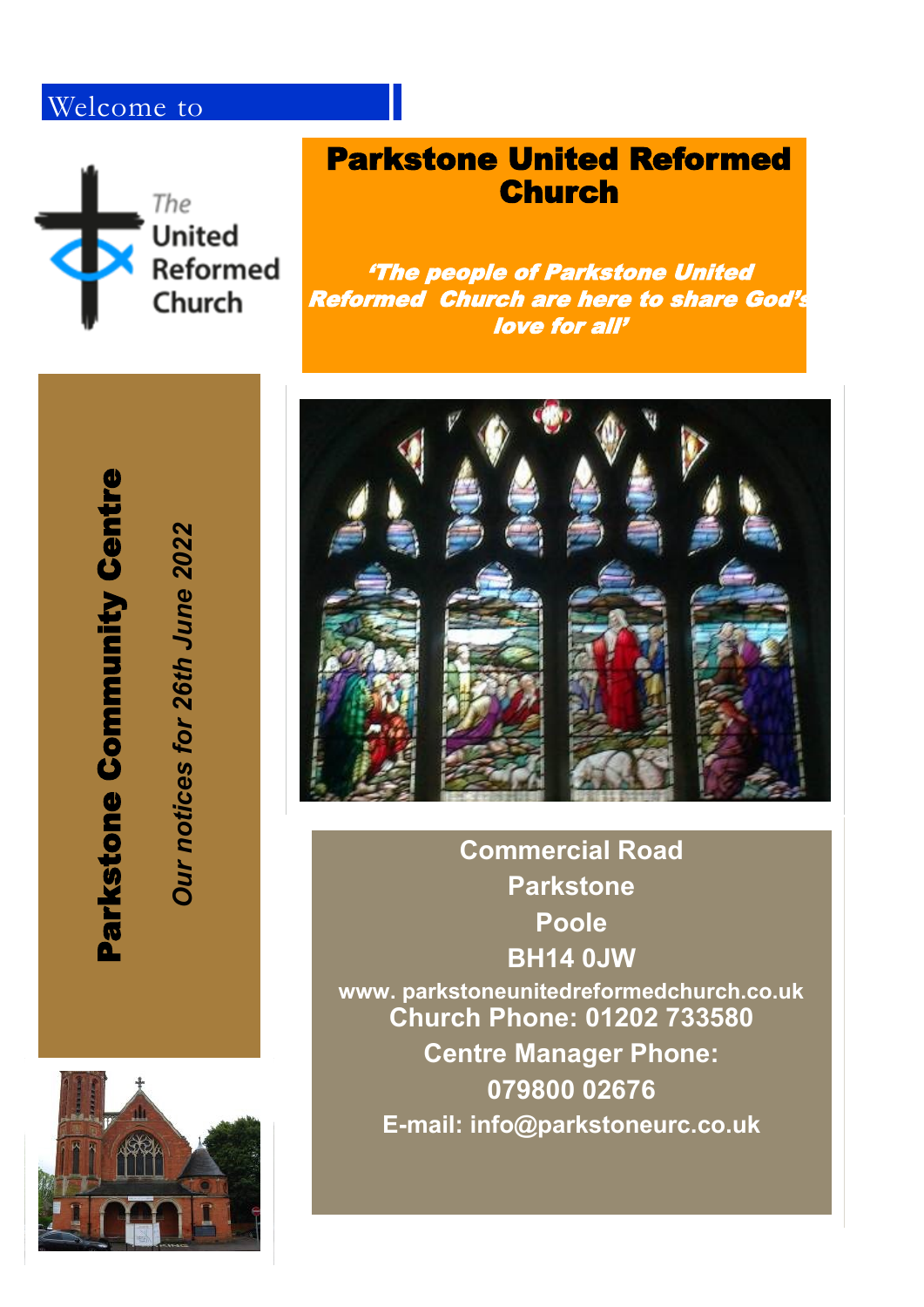### Parkstone United Reformed **Church**

**Our Church Notices for Sunday 26th June 2022 See the PURC Website for video of what Mark Phillips and what others have been doing during Covid 19** <https://parkstoneurc.co.uk/> Plus PCE video Journey: <https://poolecommunityexchange.co.uk/>

**The Poole Pantry is open 3 times a week: Monday, Wednesday, and Friday 12-2pm in café area at PURC.** 

**We have a COMMUNITY FRIDGE FREEZER and bread, veg and fruit table for people to help themselves. All welcome. Contact Mark for access**

**Any donations of newspaper/magazines and large yogurt pots for the children's team would be grateful received**

**Baby Bees Support Hive** - Friday's from 10am-11am during term time

**Explores -** Sunday 10.30am whilst parents/careers are attending Sunday service

Contact [cafw\\_parkstoneurc@yahoo.com](mailto:cafw_parkstoneurc@yahoo.com) for more details on both groups

Parkstone United Reformed Church sends you their greetings and good wishes. You are encouraged to use the following words for your personal reflection. It is our hope that they will be a source of encouragement for you

**Those who contemplate the beauty of the earth find reserves of strength that will endure as long as life lasts.** *Rachel Carson*

**Donations for Poole Pantry**

**If you would like to donate to the Poole Pantry here at PURC we would be very grateful. Any non food and food items not fresh or frozen would also be gratefully received.**

**We have Food and a clothes Bank here for those who are in need.**

**If you need any support, please don't feel alone, we are here to help -** phone Mark on 07980 002676 or email purcoffice@gmail.com

**The Church and Chaplaincy team continue to pray daily and any requests are welcome** 

**Quiet Contemplation** led by Rev James Whately, Wednesdays at 2pm in the church. Everyone is Welcome

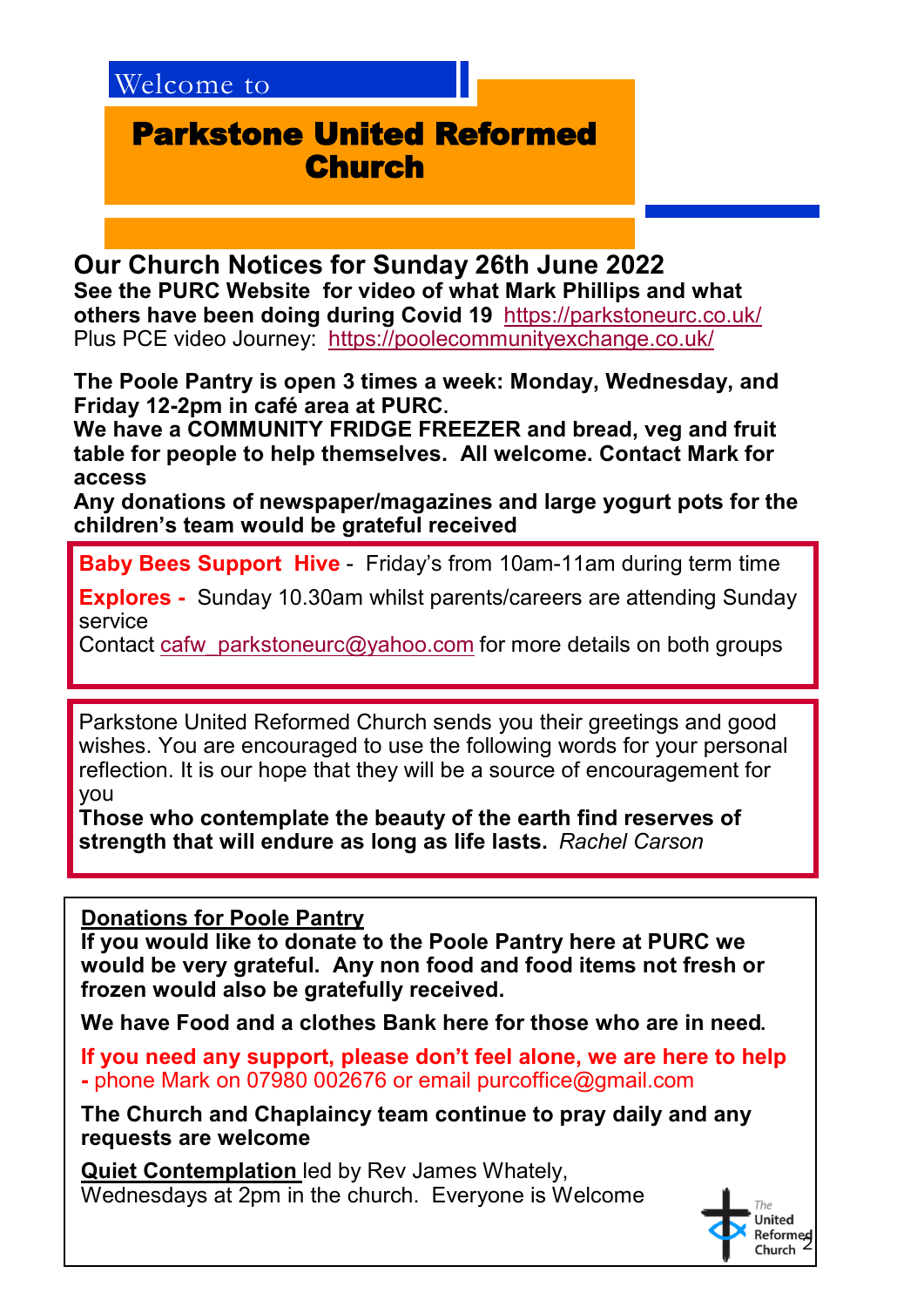

#### **2nd Sunday after Trinity : A service will be in the church at 10.30am led by Peter Jones**

**Collect Prayer:** Lord, you have taught us that all our doings without love are nothing worth: send your Holy Spirit and pour into our hearts that most excellent gift of love, the true bond of peace and of all virtues, without which whoever lives is counted dead before you. Grant this for your only Son Jesus Christ's sake, who is alive and reigns with you, in the unity of the Holy Spirit, one God, now and for ever. **Amen**

- **Please pray for a young boy called Jack**
- **Please pray for baby Austin**
- **Please pray for Bruce and Suky**
- **Please pray for Fiona**
- **Pray for Joan**
- **Please pray for Di and her children at this challenging time**
- **Please pray for all those that have Covid or recovering**
- **Pray for the families and friends who have recently died**
- **Please pray for Afghanistan - protect them against hostilities and pray for peace**
- **Please pray for the areas of the world where they are dealing with natural disasters**
- **Please pray for peace in Ukraine and president Putin to crease conflict and safety of the people caught up in it**
- **Please pray for Rebecca who is slowly improving and is home recovering slowly after 10 months in hospital.**
- **Please pray for Kirsty**
- **Please pray for Clifford**
- **Please pray for Mary Chipping**
- **Please pray for Toby's mother who has Alzheimer's**
- **Pray for Mark whilst undergoing further tests and diagnosis.**
- **Please pray for Mary Mitchener and her family who has passed away.**
- **Please pray for Ted who wants comfort with his mobility**
- **Please pray for Ansty's continued recovery.**

.Just to let you know that on **Monday, Wednesday and Friday,** prior to opening the Pantry to members, there is a chance to meet up for a prayer/ quiet reflection in the church. We gather around **11.30am**, please feel free to grab a cup of drink, and join us.

**The Citizen Advice Bureau** will have their bus outside PURC for people to **drop in** every Wednesday 1pm-4pm and Friday 10am-4pm